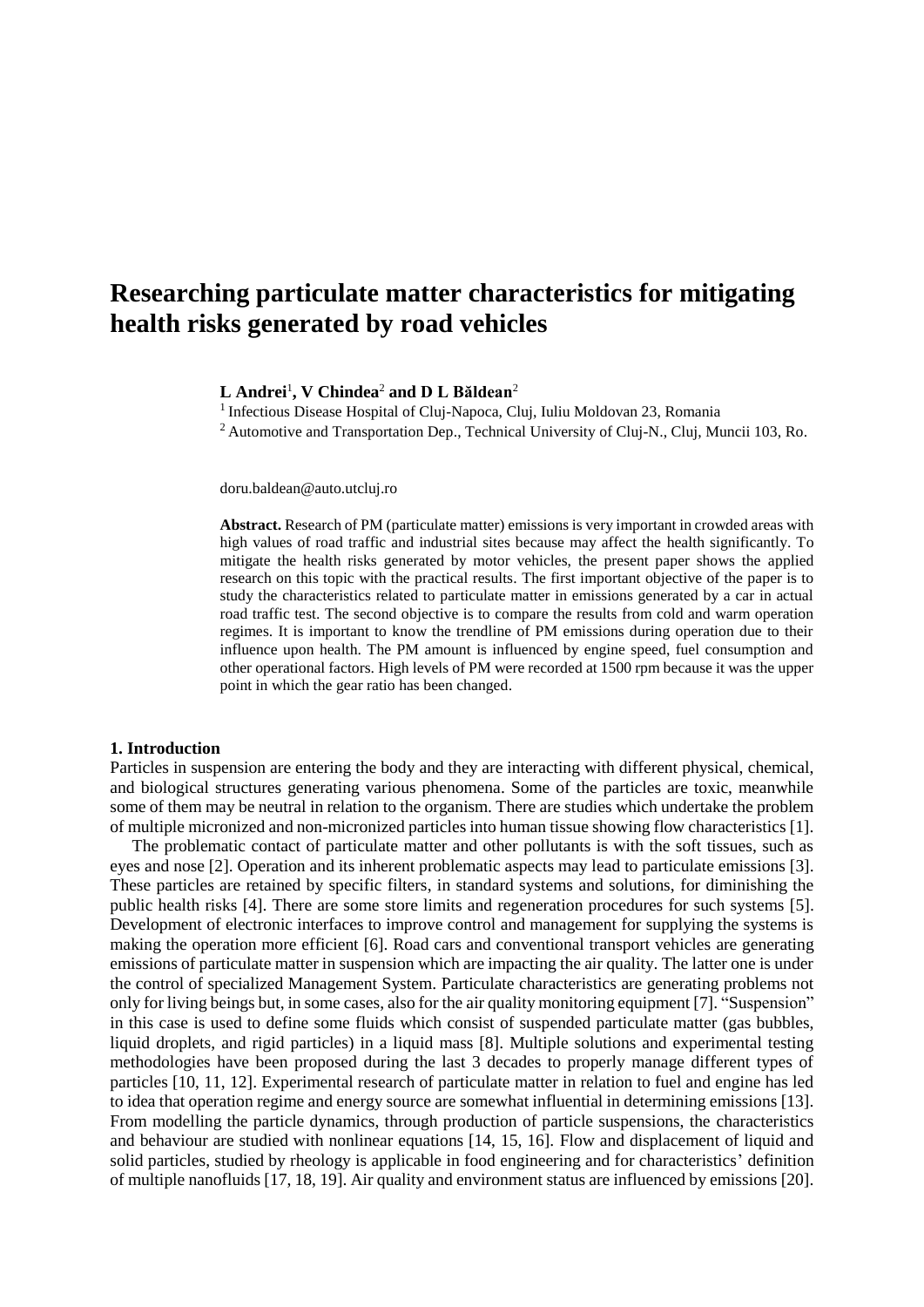# **2. Applied research**

Method of research is based on the experiment and recordings with electronic Diesel control system which has the technical data given in table 1.

Main technical specs concerning the tested car are useful to properly identify the powertrain.

| <b>Table 1.</b> Practical specifications of the car used during testing |  |
|-------------------------------------------------------------------------|--|
|-------------------------------------------------------------------------|--|

| Parameters    | Actual value                                                 |
|---------------|--------------------------------------------------------------|
| Propulsion    | Diesel 350 CDI / 3.0 L turbo V6 OM642                        |
| Energy supply | Common-Rail Injection system with six injectors              |
| Gearbox       | 7-ratios / 7G-TRONIC                                         |
| Axles         | Classical solution: $4x2$ / Front steering / Rear axle drive |
| Platform      | Mercedes-Benz Bluetec E350 CDI/Model W/A207 (2013)           |

Figure 1 presents the basic steps of the research methodology in approaching the topic of PM risk.



Figure 1. Schematic of the PM emission research, into the environment, when generated by road car

PM assessment starting from air and fuel consumption is based on the instant mixture as shown below:

$$
PM = (1...6) * 107n2 - (0.3...8) * 104n + (0.15...0.3), [kg/h]
$$
 (1)

*where* n is the engine speed, in revolutions per minute [rpm]; PM – particulate matter, in [kg/h].

Figure 2 shows the PM simplified structure in the exhaust gases of a road car. The intake air passes through the front grille 1 to the engine 2. The front axle 3 is used for steering, braking and support, meanwhile the on-board electronic unit 4 allows the control of fuel flow and consumption from tank 5. Soluble organic fraction of hydrocarbons 6 are surrounded by other particles 7 (SO<sub>4</sub>) and liquid droplets 8 (HC). Solid carbon 9, combined with soluble fractions 6 and 8, in the presence of vaporised phase 13 of HC, poses a significant carcinogenic health risk due to its specific characteristics. The PM may be produced both by tire 12 friction with the road surface and by exhaust system 11 in the emissions 10.

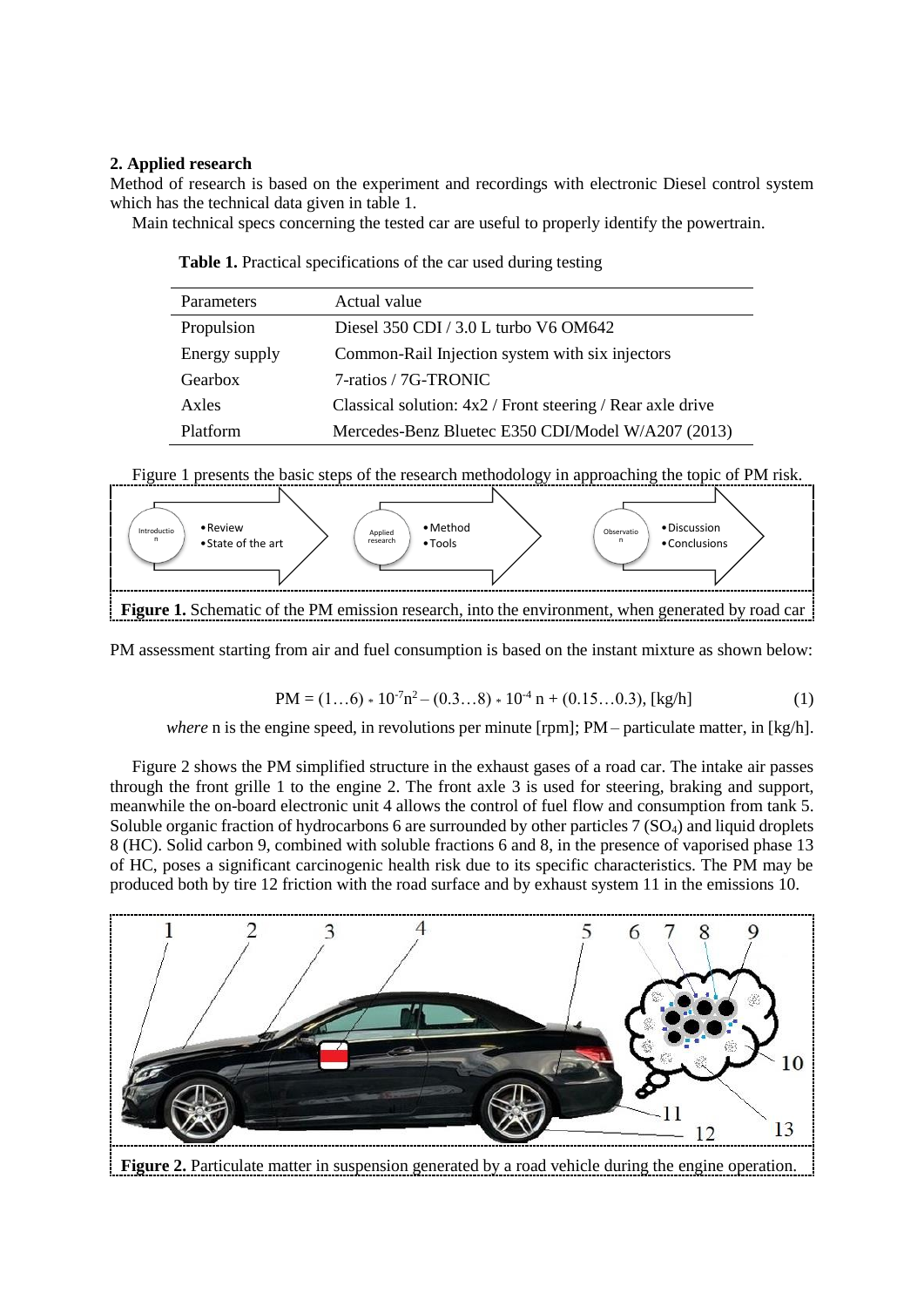In figures 3 to 14 are shown the graphs for PM variations during the entire transient test cycle of 1800 s duration in conjunction with engine and vehicle speed, gear ratio, engine temperature and autonomy.

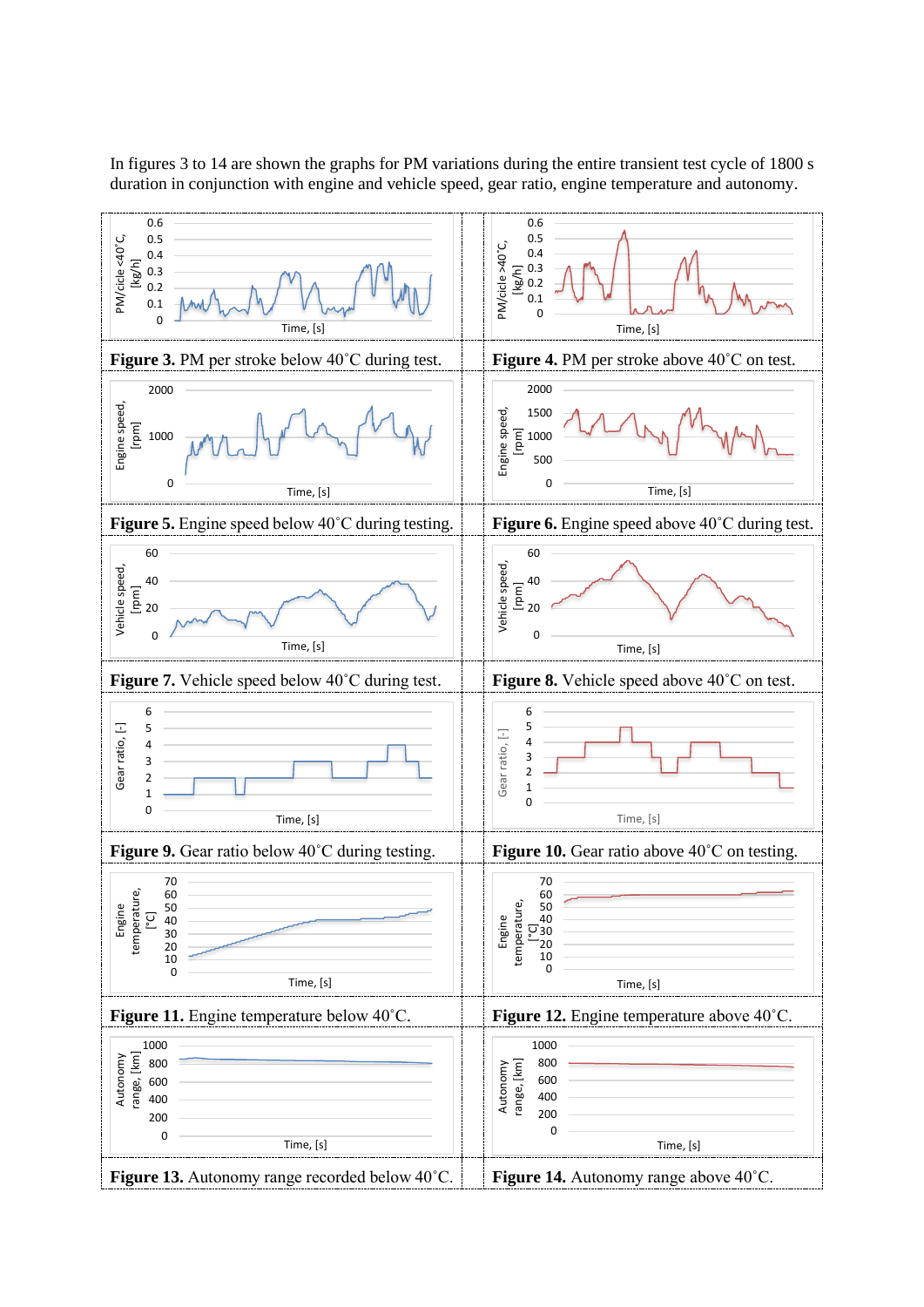The PM emissions were determined through calculus. The latter one is based both on the air intake and fuel consumption. It was divided in two sequences: cold start below 40°C and warm-up phase above it. The hourly PM emission versus the engine/vehicle speed and gear ratio are given in figures 15 to 20.



PM assessment in the relation with consumption, speeds and gear ratios facilitates some observations.

### **3. Observations and conclusions**

Air contamination with particulate matter is nowadays of high concern due to the negative impact on health and climate. Researching and measuring the non-organic solids and soluble organic fractions, and their variation with different parameters are crucial in comprehending the mechanical, thermodynamic, and chemical transformations in environment and influences in health issues. Air temperature during the tests has been 13˚C. The vehicle used in tests for the present research has 7+1 transmission ratios, and 3 changing strategies (E-automatic eco-mode; S-sporty; M-manual). In the current investigation the M strategy for gear change was applied. In the present work, cold start and low temperature operation has been investigated to gain insight about the PM variation with the possibility of partial level control of emissions. Elemental and total particulate matter analyses confirmed that level of analysed pollutant reference samples to be influenced by the engine temperature.

In the first step of the experimental research, when the engine temperature ranged between  $13 - 40^{\circ}$ C, the average PM value was 2.40 g/min. Between 40˚C and 63˚C, the second phase of the test, PM average emission value was 2.38 g/min. Polluting activity of PM was the highest when the engine speed, vehicle speed, and the number of injections were at peak values. The average number of injections below 40°C was 495 per minute. In the range 40-63, second stage of testing, there were 544 inj/min. Probability theory allows the calculation of the PM levels increase when coolant temperature changes and the vehicle operate in different engine regimes. These aspects, to be highly defined will require further studies.